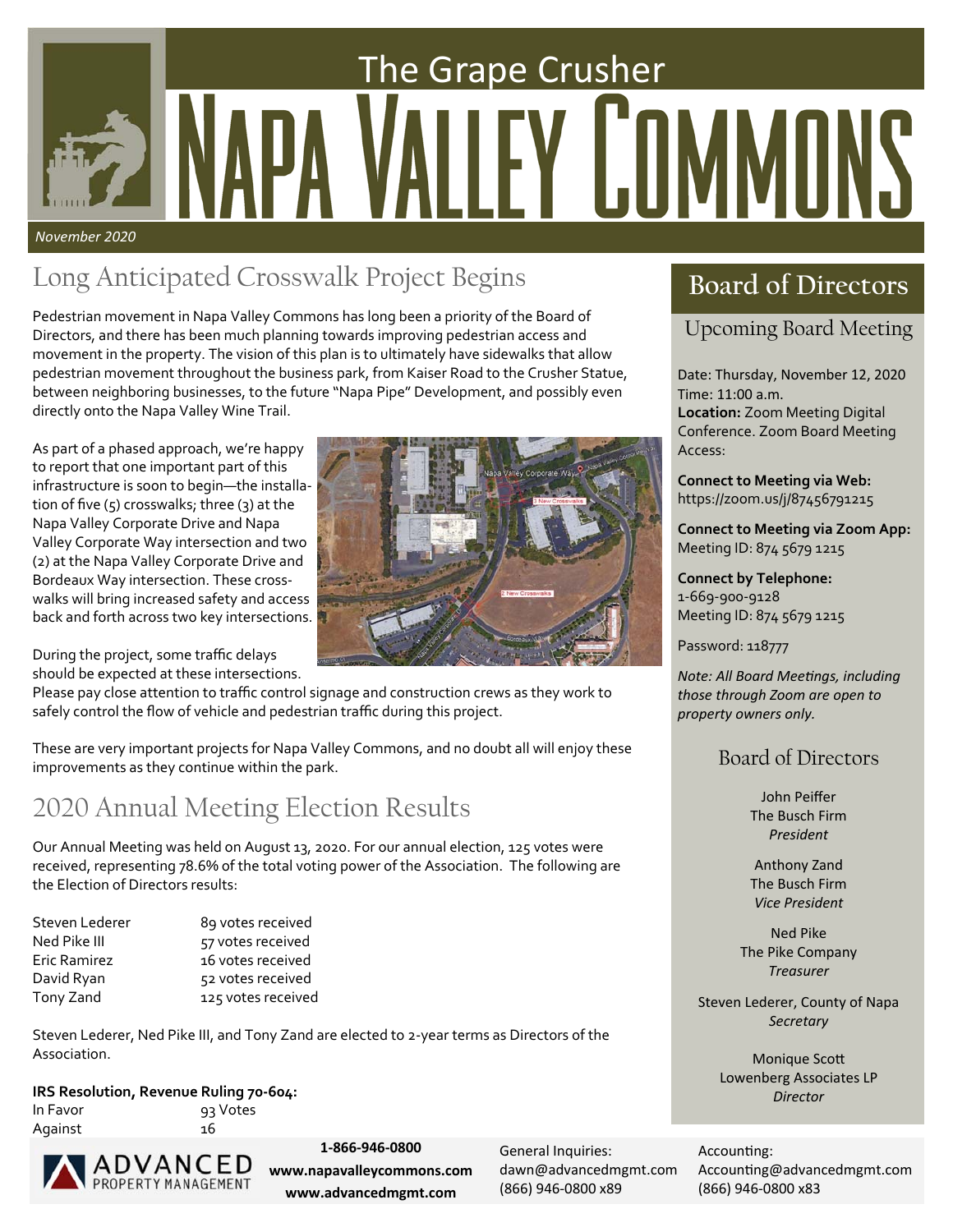### Business Reopening Update: Crush at Meritage

Crush at Meritage Resort has re‐opened for lunch and dinner. As of October, 21st, Napa County has moved into Tier 3 of California's Blueprint for a

Safer Economy. With that, bowling is open. Crush will have every other lane open. Billiards, foosball and shuffleboard are available for one‐hour reserva‐ tions for one household at a time.

THE leritage

2020 has continued to upend our day‐to‐day, so it's always refreshing when one of our neighbors is able to bring back a little bit of normal operations.

Check out their restaurant page for details: https://meritagecollection.com/meritage‐resort/dining/crush‐lounge

*Would you like to share your reopening success or be highlighted in a Business Spotlight?* If so, please reach out to Chris Waage (chris@advancedmgmt.com) with our APM management team to learn about free opportunities to be spotlighted in this newsletter or on our Association's Website.

### Marketing Opportunity

Our new website at napavalleycommons.com is live, but we need more information so that we can highlight your business here at Napa Valley Commons.

### **THIS IS WHERE WE NEED YOUR HELP.**

We need pictures, video, or text descriptions that help highlight the wonderful value that your company brings to the Napa Valley Commons.

If you have media that you can share with us to help highlight your business, please reach out to our Principal Relationship Manager, Chris Waage, chris@advancedmgmt.com with any resources you can share.

### Call Before you Dig (U.S.A. Markings)

When making any underground repair, completing landscape renovations, and when undertaking new developments, it's essential that you arrange for Underground Service Alert (USA) markings to identify underground utilities before you dig.

Depending on the project you're undertaking, digging without first checking for underground services can result in damage to your services, neighboring building services or the common area services. USA North 811 coordinates service providers to mainstream the marking process. Often markings can be done within 2 days' notice. Before you dig call 811 or visit www.usanorth811.org.



**1‐866‐946‐0800 www.napavalleycommons.com www.advancedmgmt.com** 

General Inquiries: dawn@advancedmgmt.com (866) 946‐0800 x89

Accounting: Accounting@advancedmgmt.com (866) 946‐0800 x83

### **UPCOMING EVENTS**



Check out the Vista Collina Events page at:

https://meritagecollection.com/vista‐collina/ special‐events for upcoming events.